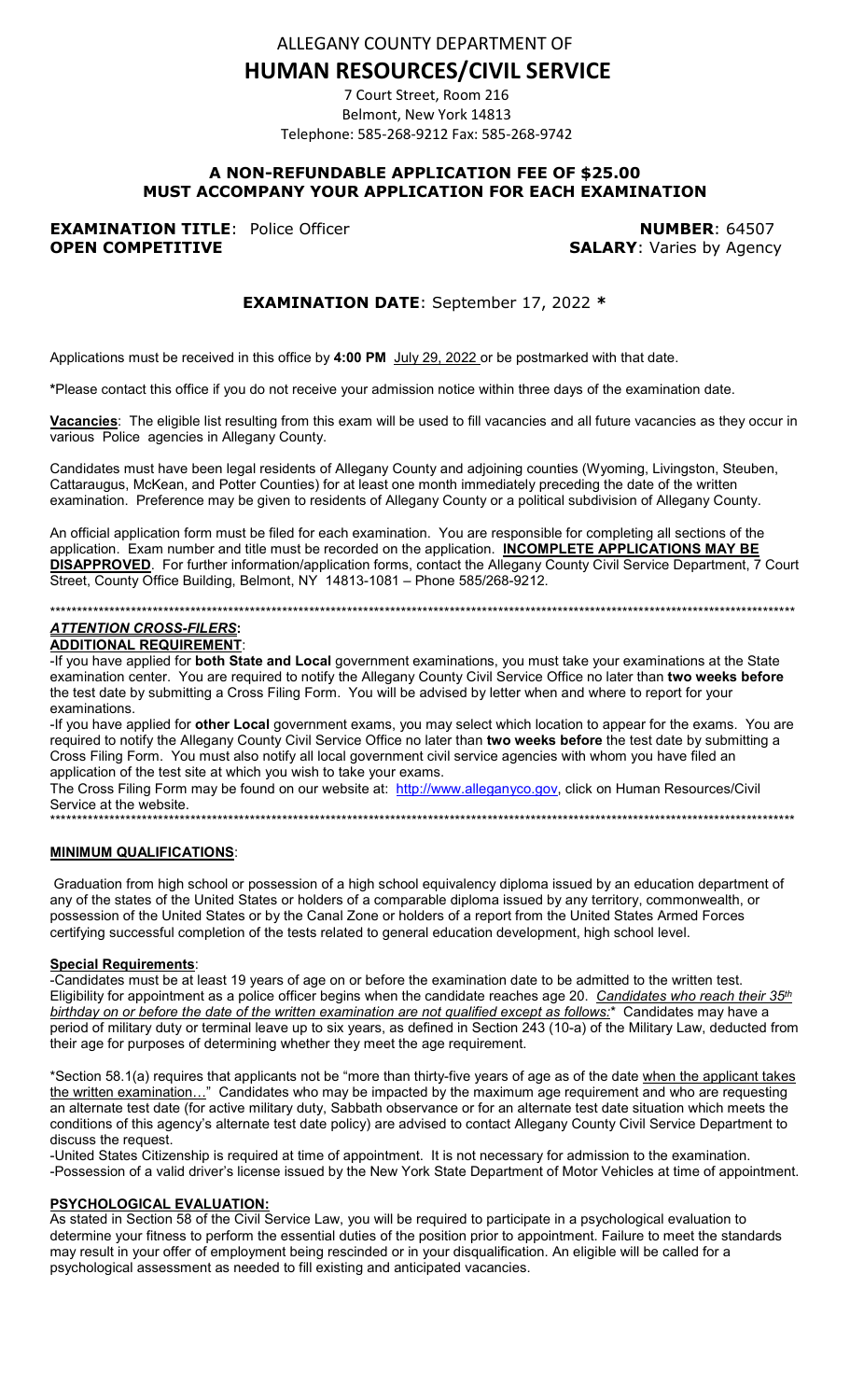### **INVESTIGATIVE SCREENING:**

As stated in Section 58 of the Civil Service Law, there will be a background investigation conducted in accordance with the standards of the municipal police training council (MPTC). Derogatory information will be evaluated and may result in disqualification. All convictions must be reported. Conviction of a felony or misdemeanor, or any falsified or omitted information, may bar appointment or result in removal after appointment, depending upon the relationship of the violation or omission to the duties of the position.

#### **APPLICATION FEE**:

In accordance with Civil Service Law Section 50, this Civil Service Department will be collecting a fee of \$25.00 from examination applicants for each separate examination for which they apply. The **\$25.00** fee applies to this examination. The required \$25.00 fee must accompany your application and must be in the form of either a money order payable to the Allegany County Treasurer or cash (**exact amount only please, we cannot make change**). **PERSONAL CHECKS ARE NOT ACCEPTED**. As **no refund** will be made, you are urged to compare your qualifications carefully with the specified minimum qualifications and file for the exam only if you are clearly qualified.

#### **APPLICATION FEE WAIVER**:

A waiver of application fee will be allowed if you are unemployed and primarily responsible for the support of a household. In addition, a waiver of application fee will be allowed if you are determined eligible for Medicaid, or receiving Supplemental Security Income payments, or Public Assistance (Temporary Assistance for Needy Families/Family Assistance or Safety Net Assistance) or are certified Job Training Partnership Act/Workforce Investment Act eligible through a State or local social service agency. **ALL CLAIMS FOR APPLICATION FEE WAIVER ARE SUBJECT TO VERIFICATION. If you can verify eligibility for application fee waiver**, complete a "Request for Application Fee Waiver and Certification" form and submit it with your application by the close of business on the application deadline as listed at the beginning of this announcement. Contact the Allegany County Civil Service Department, 7 Court Street, Belmont, NY 14813, Phone: 585/268-9212 for the Application Fee Waiver and Certification form.

#### **DUTIES**:

Work primarily consists of routine patrol tasks, assisting in the investigation of criminal offenses and the apprehension of criminals. Incumbent has personal responsibility for the enforcement of all laws and ordinances in an assigned district during a specific shift. Unusual procedures and special assignments are generally carried out under immediate supervision. There is, however, considerable independent responsibility for the exercise of sound judgment in emergencies. Does related work as required

#### **SUBJECT OF EXAMINATION**:

#### **Situational Judgment:**

These questions test for the ability to identify appropriate and effective responses to work-related challenges. You will be presented with scenarios that reflect the types of challenges one could encounter in a work environment. Each scenario will be followed by several responses to the scenario. You must rate the effectiveness of each response.

#### **Language Fluency:**

These questions test for the ability to read, understand, and present a clear and accurate summary of information. For some questions, you will be given a brief reading passage followed by four statements, each summarizing the information. You must then choose the best version. For other questions, you will be given several sentences, one of which contains a spelling, grammatical, or punctuation error. You must then select the line that contains the error.

#### **Information Ordering and Language Sequencing:**

These questions test for the ability to properly identify the sequence or order of events, or to organize information to fit a timeline. You will be given a brief reading passage followed by one or more questions. You must identify the proper sequence of events in order to answer one or more questions.

#### **Problem Sensitivity and Reasoning:**

These questions test for the ability to apply information and to identify a problem or potential problem. For some questions, you will be given information in the form of policies, rules, regulations, or laws, which will be followed by a situation. You must then identify the problem and apply the information to select the best course of action to take. For other questions, you will be given a scenario and mock witness statements. You must use this information to answer one or more questions about the scenario.

#### **Selective Attention:**

These questions test for the ability to focus on completing a task and to pay attention to important details while performing repetitive and monotonous tasks. You will be presented with a series of letters, symbols, and/or numbers. You must select the choice that contains the series of letters, symbols, and/or number that matches exactly.

#### **Visualization:**

These questions test for the ability to imagine how something will look when it is moved around or when its parts are changed, moved, or rearranged. You will be presented with an image of a face followed by four images of faces. Each face is disguised or altered in some way. Three of the images have a difference in facial structure or facial features. You must select the choice that contains the image with the identical facial structure and facial features.

#### **Spatial Orientation:**

These questions test for the ability to understand how to navigate within spaces or how to get from one point to another. You will be provided with a map followed by one or more questions. You must imagine yourself at a certain location and orient yourself to the direction in which you would move to get to another location by the shortest (least distance) route.

#### **Test guide:**

A Guide for the Written Test for **Entry-Level Law Enforcement** is available at the New York State website[:https://www.cs.ny.gov/testing/testguides.cfm.](https://www.cs.ny.gov/testing/testguides.cfm) Candidates not having access to a computer or the internet may request copy of the test guide from the municipal civil service office conducting this examination using the contact information found elsewhere on this announcement.